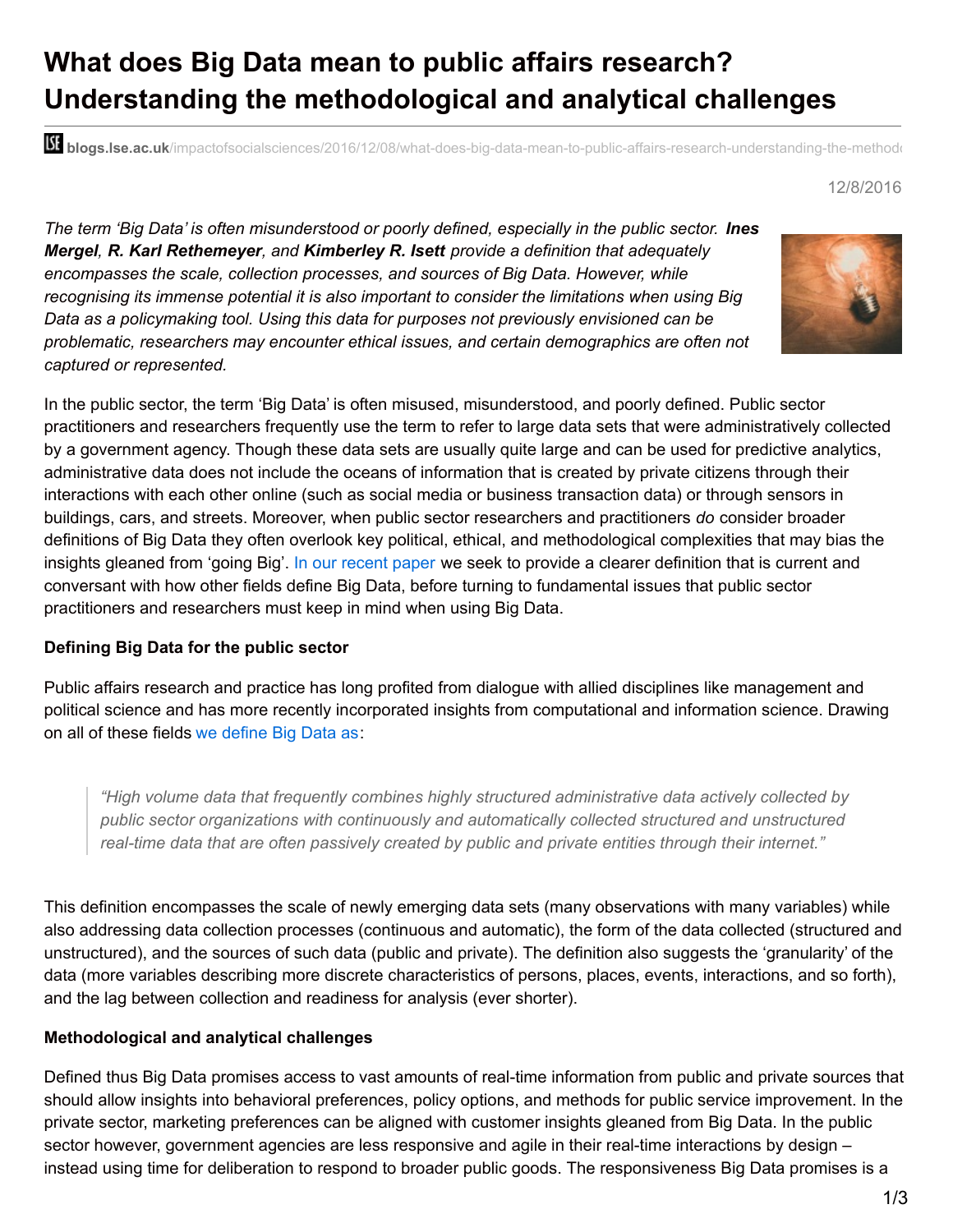virtue in the private sector but could be a vice in the public.



## **Image credit: [Binary](http://www.publicdomainpictures.net/view-image.php?image=51247&picture=binary-world) World (CC0 public [domain](https://creativecommons.org/publicdomain/zero/1.0/deed.en))**

Moreover, we raise several important concerns with respect to relying on Big Data as a decision and policymaking tool. While in the abstract Big Data is comprehensive and complete, in practice *today's* version of Big Data has several features that should give public sector practitioners and scholars pause. First, most of what we think of as Big Data is really 'digital exhaust' – that is, data collected for purposes other than public sector operations or research. Data sets that might be publicly available from social networking sites such as Facebook or Twitter were designed for purely technical reasons. The degree to which this data lines up conceptually and operationally with public sector questions is purely coincidental. Use of digital exhaust for purposes not previously envisioned can go awry. A good example is [Google's](https://www.google.org/flutrends/about/) attempt to predict the flu based on [search](https://www.wired.com/2015/10/can-learn-epic-failure-google-flu-trends/) terms.

Second, we believe there are ethical issues that may arise when researchers use data that was created as a byproduct of citizens' interactions with each other or with a government social media account. Citizens are not able to understand or control how their data is used and have not given consent for storage and re-use of their data. We believe that research institutions need to examine their institutional review board processes to help researchers and their subjects understand important privacy issues that may arise. Too often it is possible to infer individual-level insights about private citizens from a combination of data points and thus predict their behaviors or choices.

Lastly, Big Data can only represent those that spend some part of their life online. Yet we know that certain segments of society opt in to life online (by using social media or network-connected devices), opt out (either knowingly or passively), or lack the resources to participate at all. The demography of the internet matters. For instance, researchers tend to use Twitter data because its API allows data collection for research purposes, but many forget that Twitter users are not [representative](http://www.pewinternet.org/2016/11/11/social-media-update-2016/) of the overall population. Instead, as a recent Pew Social Media 2016 update shows, only 24% of all online adults use Twitter. Internet participation generally is biased in terms of age, educational attainment, and income – all of which correlate with gender, race, and ethnicity. We believe therefore that predictive insights are potentially biased toward certain parts of the population, making generalisations highly problematic at this time.

In summary, we see the immense potential of Big Data use in the public sector, but we also believe that it is contextspecific and must be meaningfully combined with administratively collected data and purpose-built 'small data' to